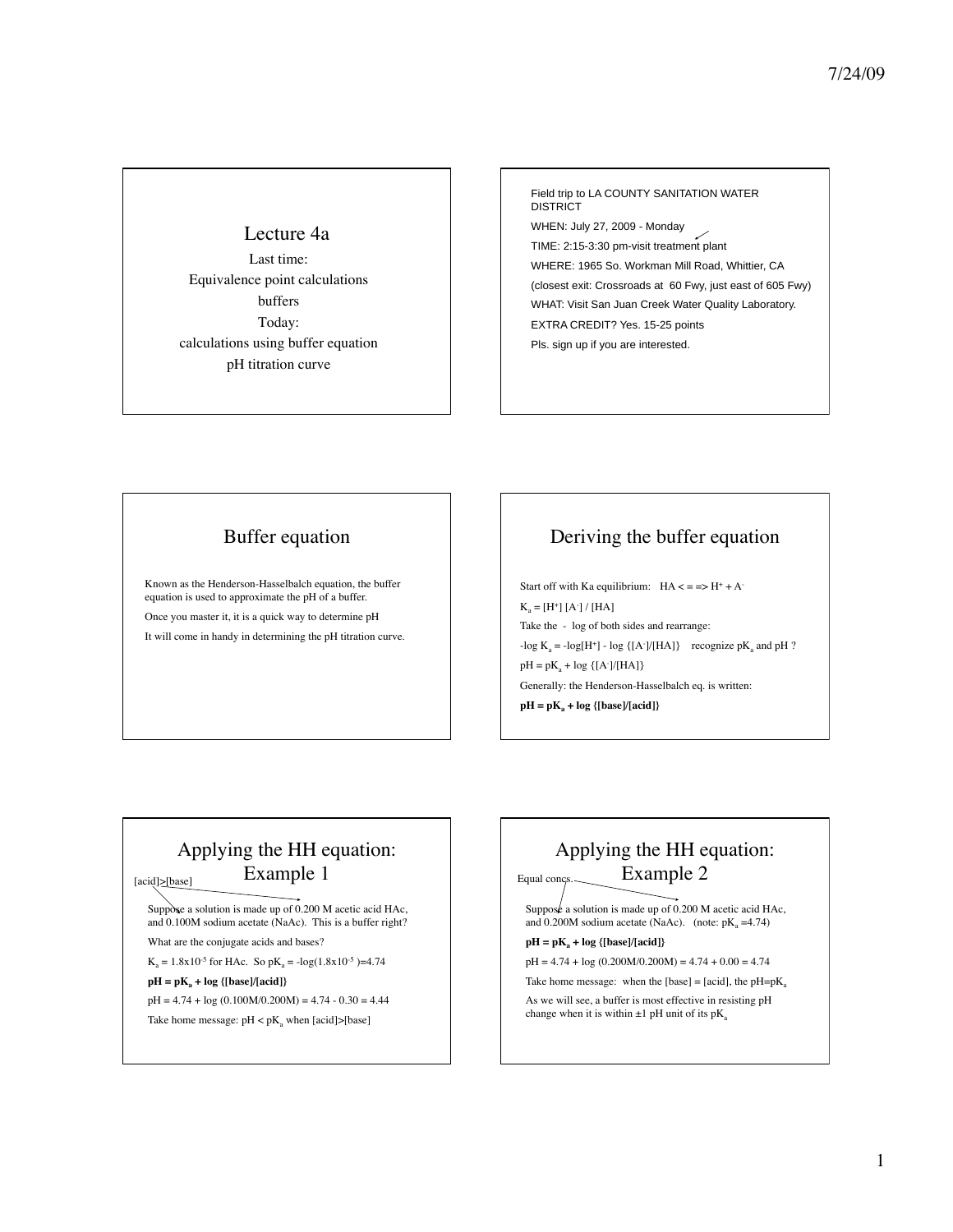### Applying the HH equation: Example 3 Suppose a solution is made up of 0.100 M acetic acid HAc, and 0.200M sodium acetate (NaAc). (note:  $pK_a = 4.74$ )  $pH = pK_a + log {[base]/[acid]}$  $pH = 4.74 + log (0.200M/0.100M) = 4.74 + 0.30 = 5.04$ Take home message: when the [base]  $>$  [acid], the pH $>$ pK<sub>a</sub> [base]>[acid].



# Weak acid vs strong base: 4 regions of pH titration curve:

Region I: No base is added. Solution is "pure weak acid". pH is determined by  $K_a$  equilibrium.

Region II: buffer region: weak acid and conjugate base present. Use buffer equation.

Region III: equivalence point: Solution is "pure weak base". pH determined using  $K_b$  equilibrium.

Region IV: after equiv. Pt: Solution is "strong base" solution. pH is obtained by first determining pOH of the strong base.

## Example 4: Titration of weak acid with strong base:

- Example: A 25.0 mL HAc solution is titrated with 0.100 M NaOH standard, requiring 25.0 mLs to reach equivalence point.
- Determine the pH of the solution at various points of the titration:
- a)  $V_{NaOH} = 0$  b)  $V_{NaOH} = 5.00$  mLs, c)  $V_{NaOH} = 12.5$  mLs
- d)  $V_{NaOH} = 20.0$  mLs; e)  $V_{NaOH} = 25.00$  mLs; f) 30.0mLs

Example 4: A 25.0 mL HAc solution is titrated with 0.100 M NaOH standard, requiring 25.0 mLs to reach equivalence pt.

```
We need [{\rm HAc}]_0 (initial): Use M_{\rm HAc}V_{\rm HAc} = M_{\rm OH}V_e
```

$$
M_{HAc} = (0.100M)(25.0mL)/(25.0mL) = 0.100M
$$

a) At V<sub>OH</sub> = 0.00mLs, we use the K<sub>a</sub> equilibrium:  
HAc 
$$
\langle
$$
 = = > H<sup>+</sup> + Ac  $K_a$  = [H<sup>+</sup>][Ac]/[HAc]

0.100-x x  $x = K_a = x^2/(0.100-x)$  =>

 $1.8x10^{-5} \approx x^2/(0.100)$  by 5% rule; solve for x (=[H<sup>+</sup>])

 $[H^+] = x = 1.3 \text{ x} 10^{-3} \implies pH = -\log(1.3 \text{ x} 10^{-3}) = 2.87$ 

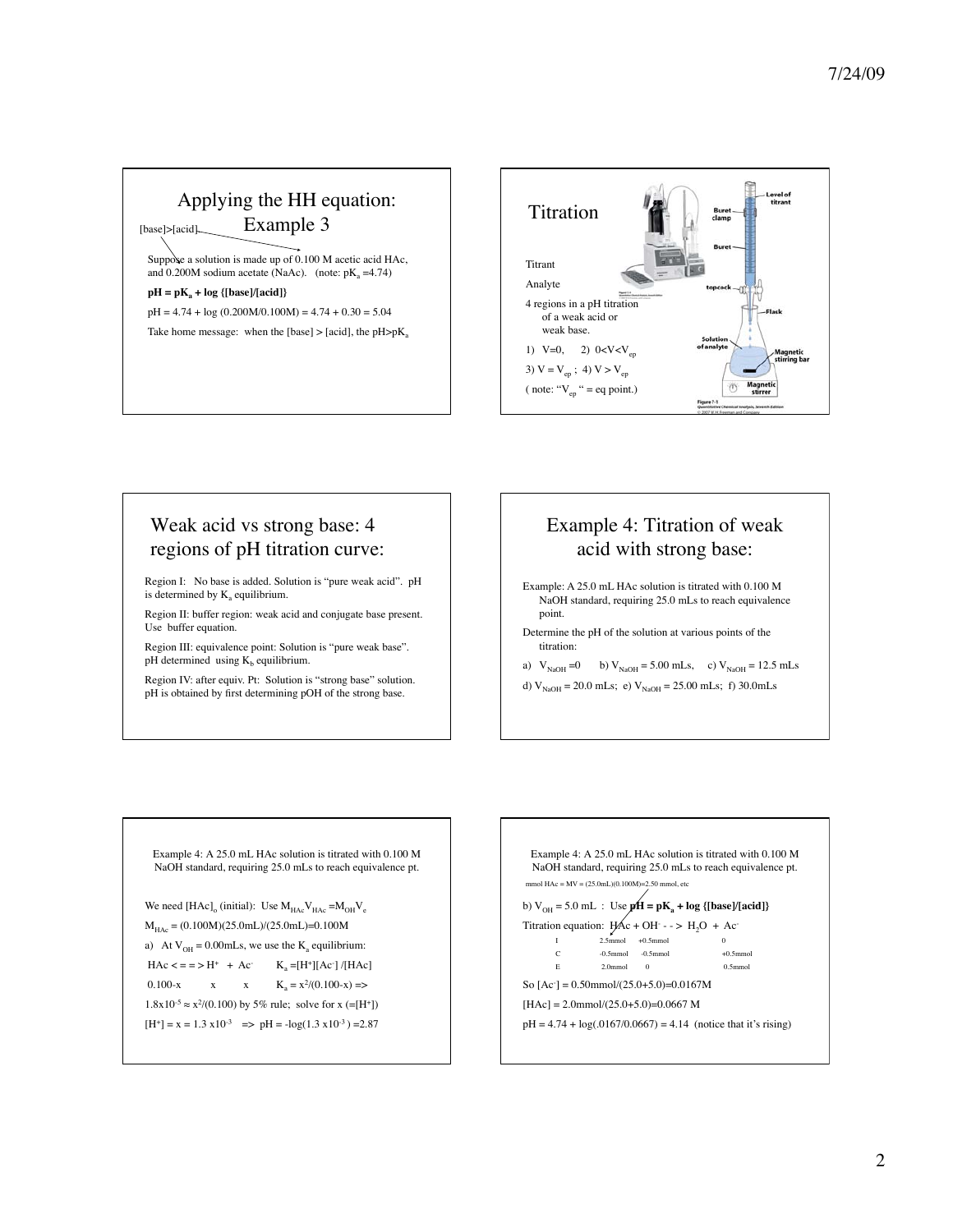